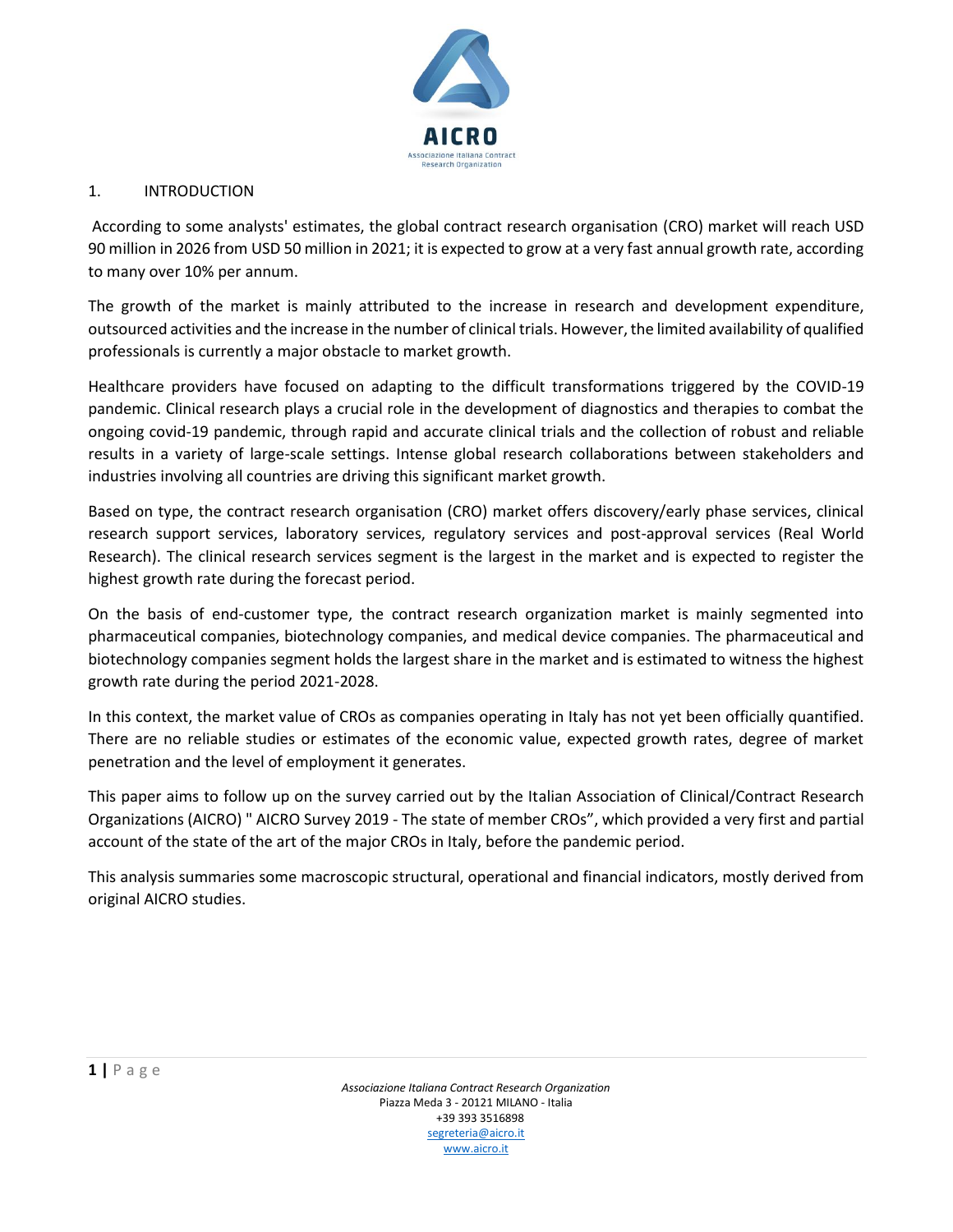

#### 2. ECONOMIC CONTEXT INDICATORS

In the last 15 years, the Italian economy has shown a fluctuating trend. From 2008, the year that is considered the beginning of the economic crisis, and up to 2014, GDP has recorded significant declines. Suffice it to say that in 2008, GDP stood at € 1,637,699 million, and then we had to wait until 2015 to see values even higher than 2008. The trend was erratic, with major falls in production and then, from 2015, an economic recovery began, which was then halted by the pandemic. The dramatic drop in 2020 was followed by a recovery in 2021 and, according to known forecasts, the recovery in 2022 is considered to raise GDP values above pre-pandemic levels, with further growth expected in 2023, subject to the effects of the Ukraine crisis.

According to data from ISTAT and the Bank of Italy, the crisis has hit SMEs hardest, unlike large companies, which have managed to consolidate their assets, even recording capital increases.

In 2018, businesses in industry and services remain predominantly very small (0-9 employees). In fact, there are 4.1 million micro-enterprises, accounting for 95% of active enterprises and 43.9% of employees. Large enterprises (those with at least 250 employees), which account for 0.1% of the total, account for 23% of employees.

In 2019, there are 4.304 million active enterprises, corresponding to 17.439 employees.

In this context, the pharmaceutical and research and development sectors have maintained growing trends, both in the crisis years and during the pandemic. It is these sectors that show continued vitality.

The figures provided for the pharmaceutical sector include the typical production of the sector and do not include the medical devices sector, which is also growing steadily. Similarly, the research and development sector as a whole includes both activities relating to clinical trials and research and development in other sectors, such as technology in general. However, the values are constantly growing.



*Fonte ISTAT 2021 – Farmindustria 2021*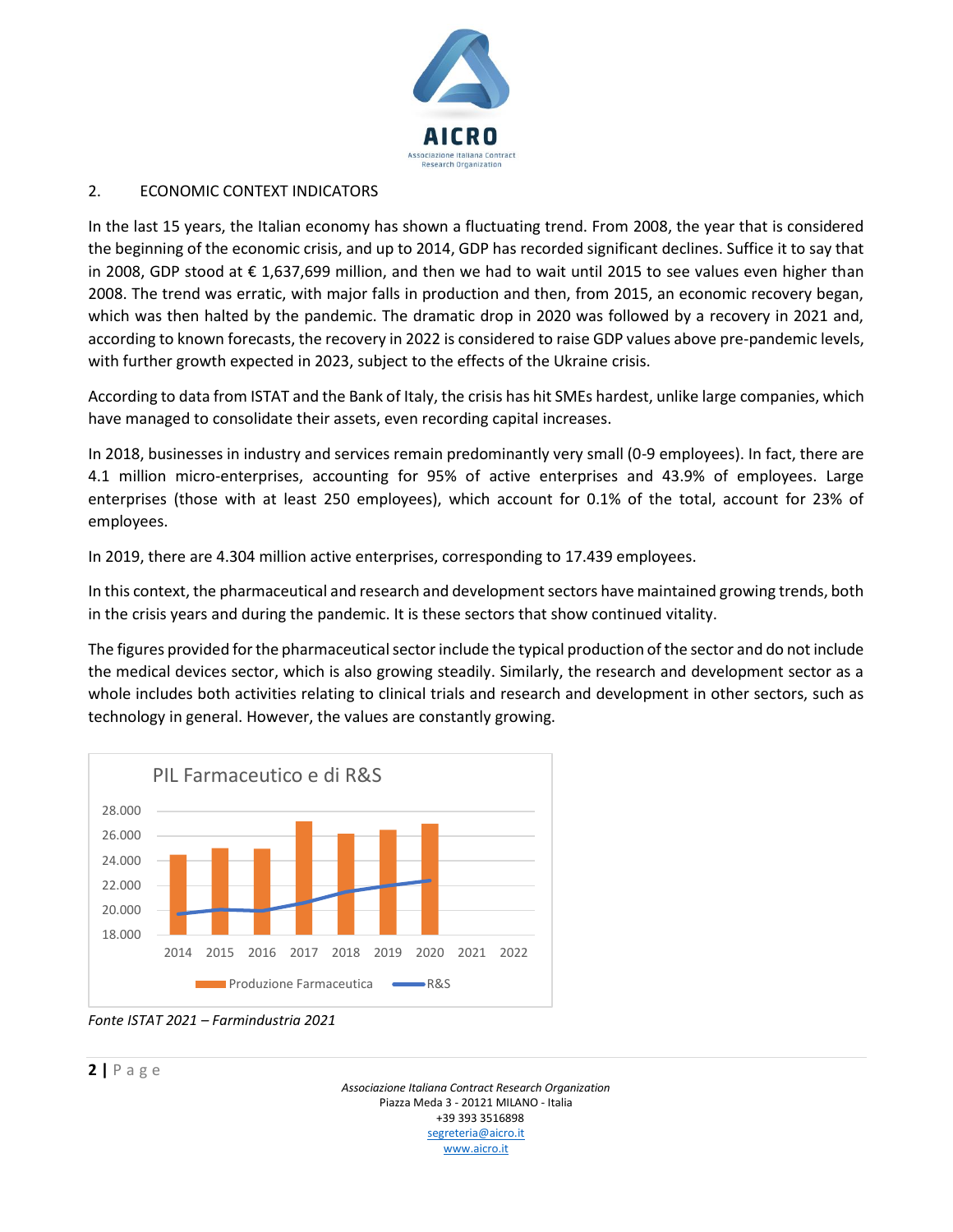

In these sectors the following is confirmed: the growth in employment levels and, compared to other sectors, the ever-balanced proportion of male (57%) and female (43%) jobs that is valid for both sexes, even for top positions. The level of education in these sectors is the highest, with 54% of graduates (industry average 21%).

## 3. CHARACTERISATION OF CRO IN ITALY

CROs with a presence in Italy are still represented by two macro-categories: Italian companies and those with foreign capital, but with offices in Italy. According to the latest information provided by AIFA (December 2019), at the Observatory (OsSC), 194 CROs operating on the Italian territory were registered, of which 106 were "Italian" and 88 "foreign". In the analysis presented here, we will limit ourselves to examining companies with a continuous presence in Italy and providing "classic" CRO services (Project Management, Monitoring, DM/Statistics, Regulatory Services and Start Up). It should be noted, however, that more and more often "contract organisations" within clinical trials also include companies that are very specialised in technology, IT and "niche" services. It is foreseeable that in the future these companies will work much more often in synergy with CROs and M&A activity will occur more frequently.

61% of the CROs surveyed are international companies, all of which have a presence in Italy. 39% are Italian companies, some of which are associated or "federated" with other companies abroad.

74% of CROs have their headquarters in Lombardy (82% in Milan), 17% in Lazio, and the remainder in other regions.

The characterisation of AICRO member CROs, with respect to type of business, reveals that the majority (60%) are "primarily" engaged in international business (i.e. generated abroad). 30% "mainly" deal with local business (i.e. generated in Italy) and 10% with business equally divided between international and local. A better quantification of the weight of locally generated business would allow to know more precisely the investments destined to Italy and consequently to understand and, in some way, measure the attractiveness of the Italian market for clinical trials.

The majority (60%) of the associates deal mainly with Interventional Clinical Trials (Phase I - IV). 40% declare a business equally divided between interventional, observational and other types of services.

The size of the companies seems to correlate with the type of business: in small companies locally generated business appears to prevail, while in medium-sized or large companies international (global) generated business prevails.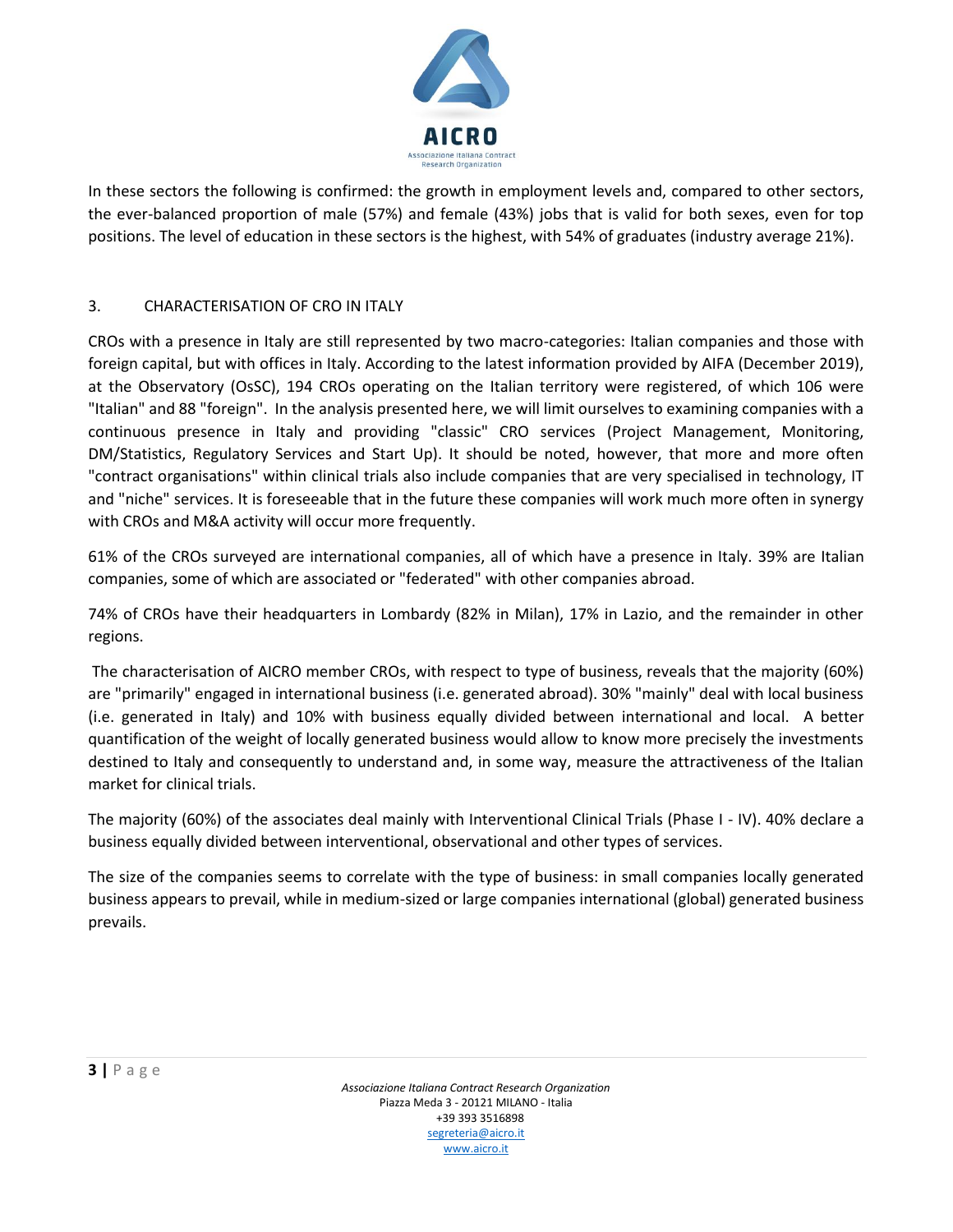

#### a. HUMAN RESOURCES

CROs in Italy employed approximately 3,500 people at the end of 2020 who were specialised in technical functions related to the conduct of clinical trials (i.e. excluding staff and administrative services) of which approximately 3,000 were employed by AICRO member CROs.

Approximately 88% of the employees are employed by large CROs which constitute one third of the CROs surveyed.

Females make up the majority of the workforce (approximately 75% of the total); this percentage rises to over 90% in management roles (source: AICRO survey).

The proportion of young staff is another characteristic feature of companies in this sector, with 35% of staff aged under 35. Approximately 95% of clinical trial management staff have a master's degree and at least one third of the total have a higher academic qualification (doctorate, master's degree, postgraduate diploma) (source: IQVIA RDS Italy).

Among the associates that have a global or international presence, a substantial portion of employees (24% of the total surveyed) have significant responsibilities in more than one country, mainly in the functions of project management or team leadership, while just over half of the total employees carry out their role on studies conducted in Italy.

There has been considerable growth in FSP (Functional Service Provider) models, which allow client companies to make use of specialised, directly managed resources for a contractually determined period of time. Currently, around 24% of the total workforce is assigned to FSP services.

The main professions reflect the relative distribution normally expected, with Clinical Research Associates (CRAs) continuing to be the most commonly used profession (with an estimated 1400).



## **4 |** P a g e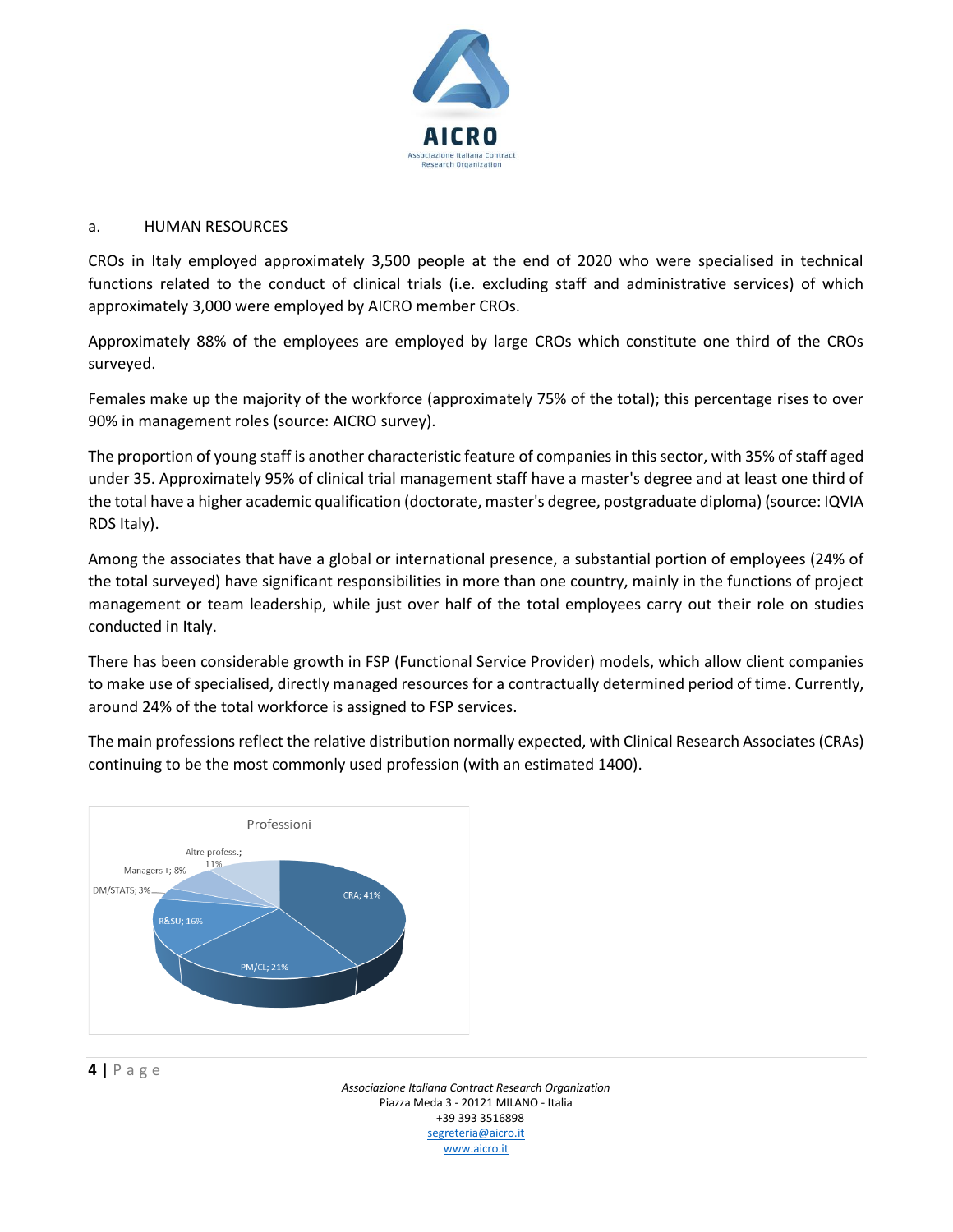

The global trends that point to a shortage of qualified resources to support the growth of CROs can also be seen in Italy.

The effort in training new resources and updating existing ones by AICRO member CROs has been remarkable, despite the fact that national legislation is particularly hostile and penalising in establishing requirements that are not equivalent in any other country in the world, thus making the activity of CROs operating in Italy less competitive.

The survey documents that members trained and certified 164 CRAs in the three-year period 2018 - 2020, but in 2021 alone this number rose to 150 and the trend is expected to continue in the immediate future.

Despite the growing demand for educated and trained staff, in several documented cases, the limits imposed on CROs by Italian legislation have prevented them from being able to recruit new staff who, although with adequate academic background, still need training in the field. It is not yet possible to make a precise estimate of these detrimental effects.

AICRO and its associates are active in various training initiatives in the university sector and have launched their own training course for young graduates.

## b. IMPACT OF THE PANDEMIC AND PROSPECTS

The survey also collected the qualitative impressions of AICRO members regarding the impact of the pandemic and the actions put in place to mitigate its consequences in the short and long term.

The impression of sponsors' general attitude towards the launch of new studies and new investments during the pandemic period generally shows a moderately positive trend, with 79% of respondents believing it to be "unchanged" or "more proactive". Only 21% felt that customer attitudes were 'more conservative'.

However, the pandemic has produced significant changes in the way CROs work according to 74 per cent of respondents. In detail, the biggest changes are definitely in the direction of remote activities. Among the most frequently cited categories of change are an increase in occasional home working/smart working by staff, a shift in contractual arrangements towards permanent teleworking (home based positions), even for those roles previously excluded from these possibilities, and the introduction of new technologies enabling remote working and document dematerialisation. Although these changes may seem similar to those that have taken place in other sectors, it is important to remember the nature of pre-pandemic activities that involved physical travel around the country and operations that had to be done 'on site' or physically in the office.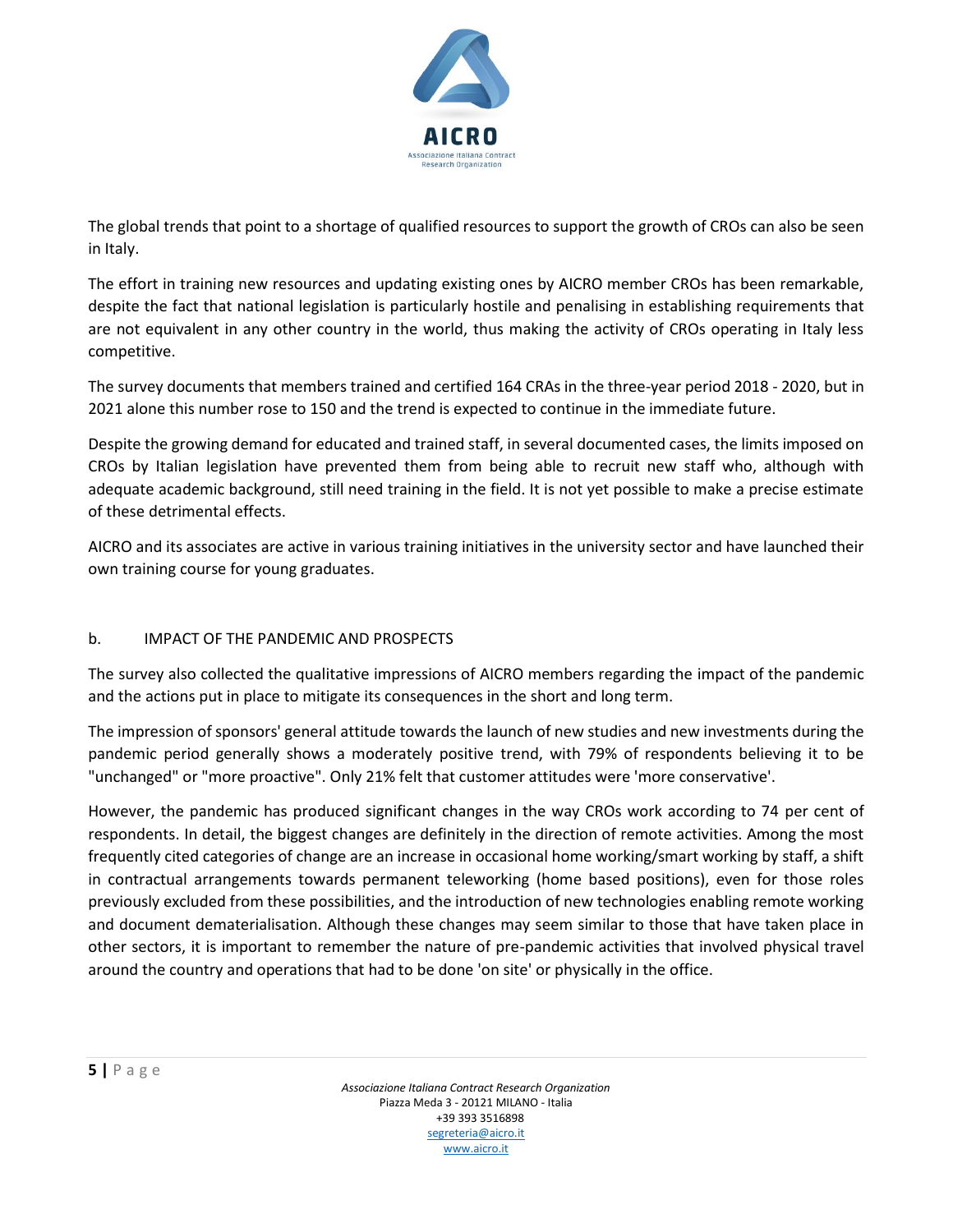

| Categorie                                                       | frequenza relativa |
|-----------------------------------------------------------------|--------------------|
| Incremento dell'Home Working                                    | 21%                |
| Incremento di attività di monitoraggio da remoto                | 18%                |
| Aumento del personale home based                                | 12%                |
| Accesso all'home based per ruoli solitamente office based       | 12%                |
| Aumento dell'archiviazione elettronica                          | 10%                |
| Introduzione di nuove tecnologie                                | 9%                 |
| Presenza di personale in aree geografiche prima non considerate | 7%                 |
| Diminuzione di percentuale di SDV                               | 7%                 |
| Altro                                                           | 1%                 |
| Introduzione di nuovi ruoli (i.e. In-House CRA)                 | 1%                 |

The activity of launching new studies does not seem to have slowed down during the pandemic period compared to the previous year, in fact, AICRO members launched about 380 studies in 2020 compared to 340 in the previous year (+12%) for a total of about 2500 participating centers (+6% vs 2019). Extrapolating the data of AICRO members to those of all CROs present on the territory in the last two years, one can confirm the previously hypothesized data on the management by CROs of well over half of the clinical trials activated in Italy, according to AIFA (672 clinical trials authorized by the Competent Authority in 2019).

The activity of the centers, in terms of patient recruitment, instead seems to have been affected by the pandemic period. In fact, data on payments made to centers, to cover the costs of trials and for the treatment of patients, show a reduction in 2020 compared to the previous year. Overall, AICRO members made payments to centers of approximately EUR 41 million in 2020 compared to approximately EUR 44 million in 2019 (-8%).

In the same period, payments to AIFA and the Ethics Committees for study evaluation fees remained unchanged, with disbursements of approximately €22 million per year.

It is worth noting how important the disbursement for fees is becoming in relation to total payments (rising to 35% of the total in 2020).



## **6 |** P a g e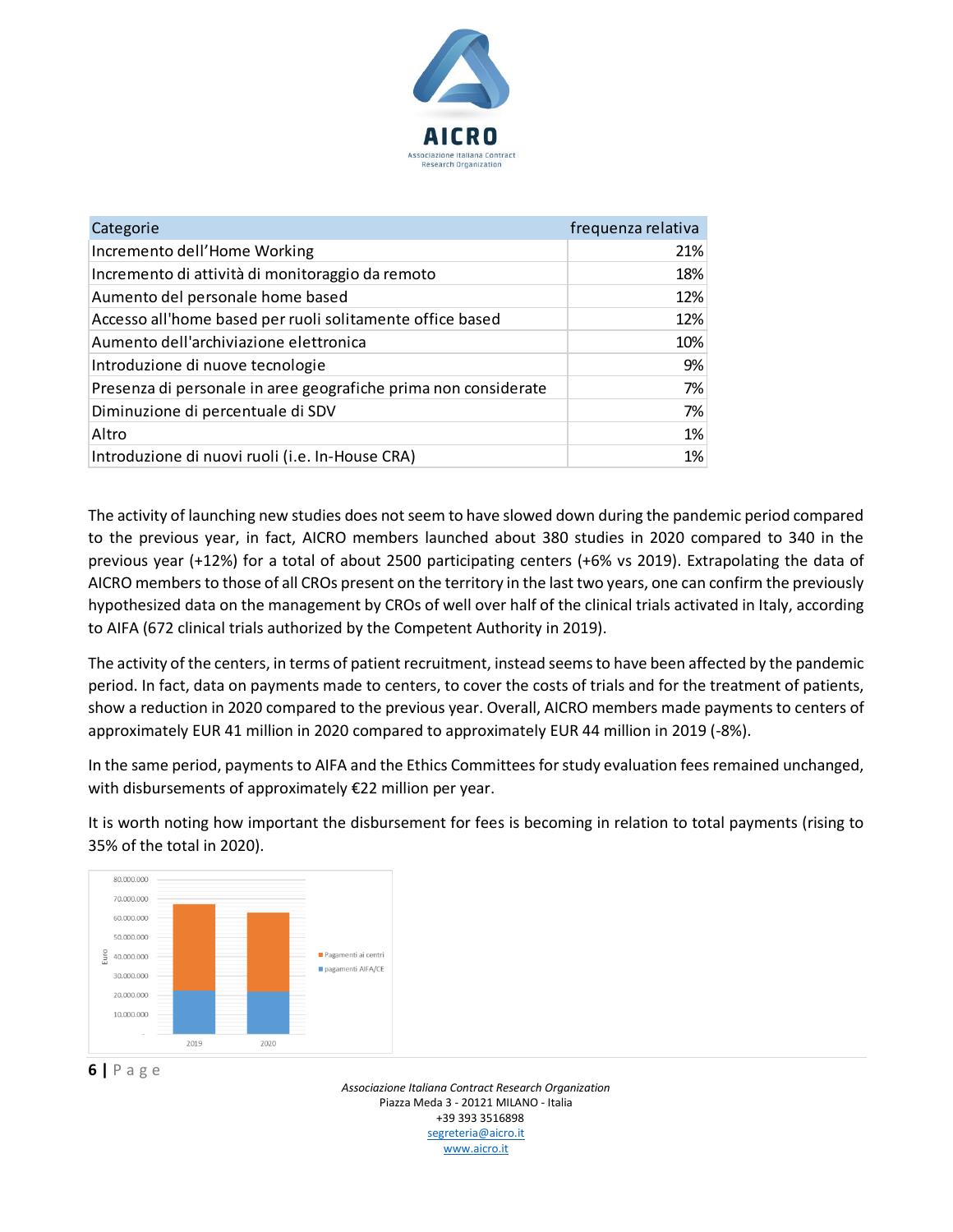

# 4. ECONOMIC ANALYSIS OF CRO IN ITALY

AICRO has carried out an analysis of the economic indicators of CROs in Italy. The analysis concerns a set of companies and is based on balance sheet data published in the years 2017, 2018, 2019 and 2020, and on information collected from the AIFA website and direct knowledge.

The identification of entities that can be defined as CROs was done by excluding companies registered as CROs in AIFA that have as their main object specialized activities in relation to the design and conduct of a clinical trial, such as, for example, companies dealing with electronic health records (e-CRF) and databases or managing experimental drug.

The companies identified are private capital structures, with registered office or legal representation in Italy, which is a prerequisite for access to the financial statements published in Italy at the Chambers of Commerce.

There are 46 companies (CROs) identified for the purposes of this analysis.

a. QUANTIFICATION OF THE CRO MARKET IN ITALY

Based on the values obtained from the analysis of the sample of companies as described above, the trend in revenues over the period 2017-2020 is summarized in the table below:

| Andamento ricavi (approssimati, in 000 Euro) |         |  |  |  |
|----------------------------------------------|---------|--|--|--|
| 2017                                         | 370,000 |  |  |  |
| 2018                                         | 380,000 |  |  |  |
| 2019                                         | 400,000 |  |  |  |
| 2020                                         | 411,000 |  |  |  |

It appears that the market for outsourced CRO services has been growing substantially over the last 5 years and, at least until the end of 2020, has not been particularly affected by the effects of the pandemic, recording a steady average year-on-year growth of 4%.

These values are undoubtedly to be considered as defective, both because of the way in which companies are sampled and because the revenues generated by the activities in the territory of companies that do not file their financial statements in Italy are not known.

However, we believe that these values can represent, with sufficient approximation, the overall value of the CRO market, especially in trend terms.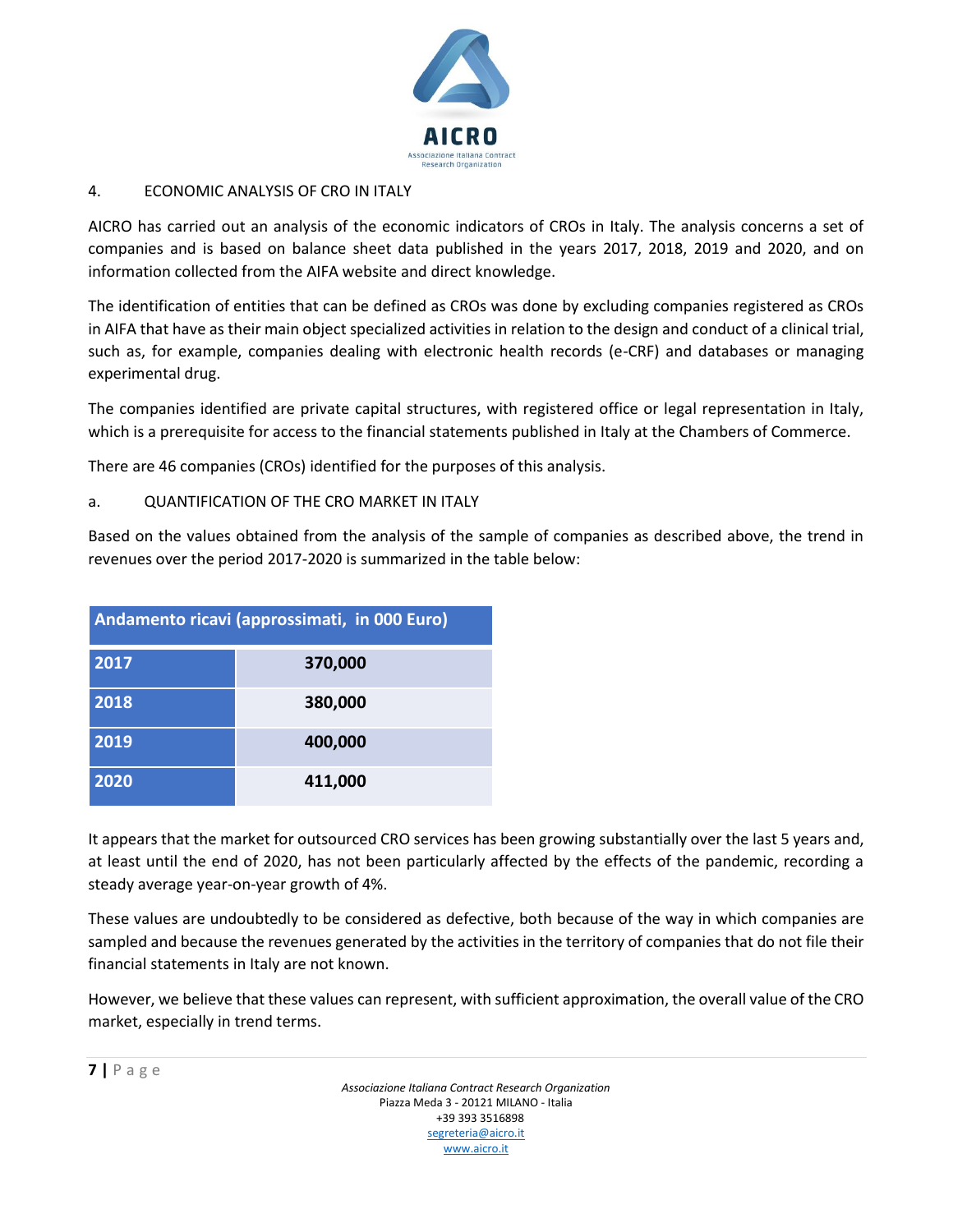

It remains to investigate the value produced by all those companies (specialised or CRO providers) that undoubtedly contribute to determining the total economic value of the clinical research 'chain'.

## b. THE HEALTH STATUS OF CROs (marginality and balance sheet)

The 46 companies analysed were divided by size of turnover for 2020. Of these, 28 had revenues of less than 2 million, 9 had revenues of between 2 and 10 million, and 9 companies had revenues of over 10 million.

A few indicators in particular can give an idea of the health of CROs proper, in relation to the context:

- During the lockdown (2020) the turnover of Italian companies decreased by 11%, the pharmaceutical sector increased by 7.6% (source: CERVED) and, based on the estimates calculated with the survey presented here, CROs increased their turnover by 2.8%.

- The net profits recorded at national level, of all sectors, in 2019 amounted to 10.8% as a ratio of companies' net assets. CROs, in 2019, recorded a profit to equity ratio of 21% (source CERVED).

- Also, during the lockdown, domestic investments fell by 6.8%, while those made by CROs grew (over the period 2017-2020) by just under 10%, with a steadily increasing curve. In absolute terms, €18 million was invested by CROs over the four-year period (source: CERVED).

- Analyzing the pharmaceutical sector's investment in 2020 as a proportion of revenues generated, the figure is 8%. Comparing the investments made by CROs to the revenues generated, the figure for 2020 alone is 4%.

This figure expresses an overall constant net profit margin on revenues, with some slight decreases, but which testifies to a consolidated trend of mature production capacity. This also testifies to the fact that the pandemic did not affect productivity, according to the data available.

The reference market has slowed down due to the difficulties experienced by the Experimentation Centers in enrolling patients, caused by the impossibility of accepting them in hospitals, but, at the same time, the opening of the market for clinical investigations on medical devices, due to the entry into force of the new European regulations, has allowed an increase in the volume of activities.

As reported above, CROs employ about 3500 employees (2020 figure). Companies with revenues below 2 million employ 7% of the total number, companies with revenues between 2 and 10 million employ 9% and companies with revenues above 10 million employ 84%.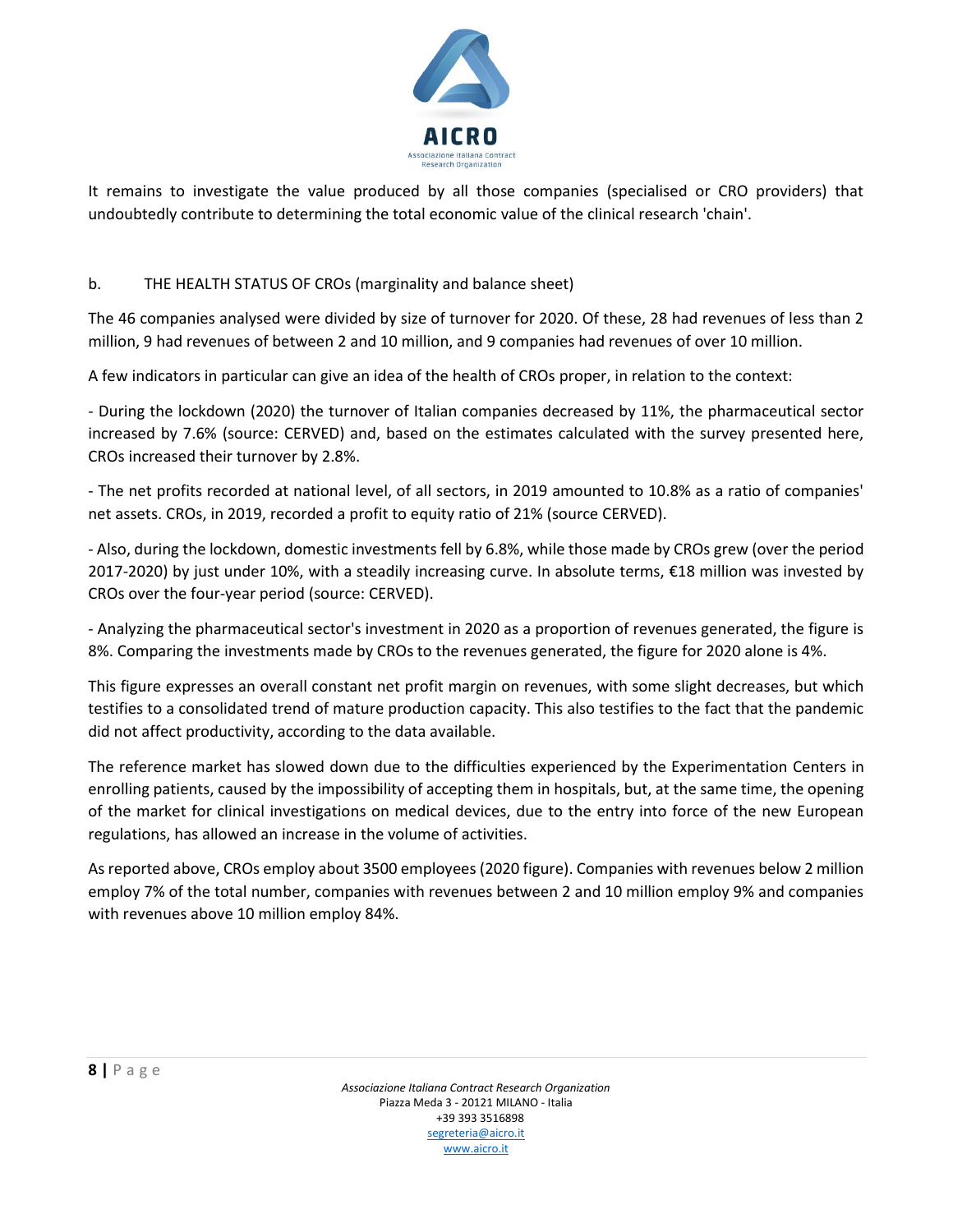

In other words, given that 28 of the 46 CROs with revenues of less than 2 million are analyzed, the following picture is obtained:

| Tipologia di imprese Numero di<br>(per fatturato in Mil Eur) | imprese | <b>Numero</b><br>dipendenti | numero medio di<br>addetti per impresa |
|--------------------------------------------------------------|---------|-----------------------------|----------------------------------------|
| $\leq$ 2                                                     | 28      | 245                         | 9                                      |
| $2 \le X < 10$                                               | 9       | 315                         | 35                                     |
| $\geq 10$                                                    | 9       | 2940                        | 327                                    |
| totale                                                       | 46      | 3500                        |                                        |

This reflects the Italian characteristic. In fact, the predominance of small enterprises is a typical feature of our economy.

From the point of view of assets, CROs are capitalized, managed by a management prepared to face the management difficulties of our country. It is enough to think of the banking system, which on the one hand has been absorbed by the obligations due to the evolution of European regulations (Basle Accords in their various forms) and globalization, which has produced rules that are influenced by the logic of the more industrialized countries, on the other hand the obsolete approach to investors, so that in Italy start-ups do not find in banks an interlocutor able to accompany the company in the processes of reorganization or start-up of new business. In addition, the tax system and the bureaucratic/administrative apparatus is known to be a source of obstacles to development and speed of action, as would be required by the globalization of markets.

Nevertheless, the CRO companies analyzed, operating in Italy, have a presence of equity compared to debt whose ratio expresses solidity.



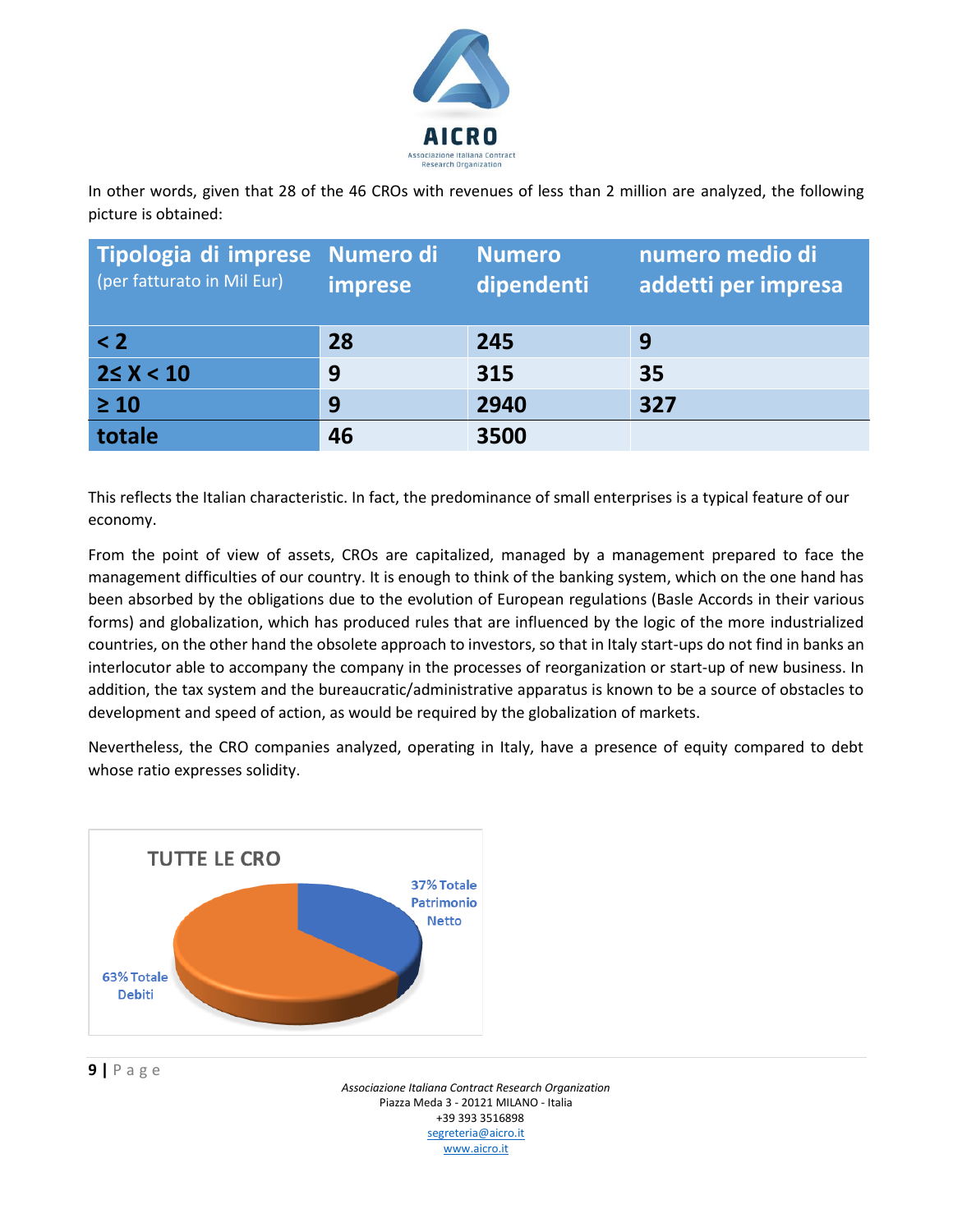

#### 5. CONCLUSIONS

The analysis of the CRO sector in Italy reflects its membership of a vibrant pharmaceutical and medical device market that, despite the 2008-2014 crisis and pandemic, has grown in both economic and employment terms with good prospects for the future.

Clinical trials on pharmaceuticals and clinical investigations on medical devices are both local and international processes, and Italy's participation in research projects suffers from national regulations, with regional interpretations, document management platforms that differ from each other, are complicated and are not particularly in tune or in synergy with the European ones, presenting itself as a useless replication of documentary work. In other words, the Italian bureaucratic regulatory system is much more complex and binding (without any real advantage) than the European provisions and those applied in most other countries. In this sense, an important process of revision and streamlining of the rules, agreed upon with the contribution of all research players, would be desirable and necessary in order not to penalize the market and national operators, making the system more competitive.

A great deal of attention must be paid to small companies, precisely because the European landscape requires a vision that cannot be limited to a local horizon. Therefore, from both a strategic and an organizational point of view, small companies should strive to increase their market penetration capacity and develop their organisation, adapting it to the constant international challenges.

At the beginning of 2022, Regulation (EU) No 536/2014 on clinical trials of medicinal products for human use came fully into force, significantly changing certain procedural aspects in order to improve transparency and competitiveness in the European Union. Significant delays in adapting Italian legislation to the requirements of this regulation seriously jeopardize Italy's participation in international studies, with potentially serious scientific, reputational and economic damage. An immediate reaction from the stakeholder community is required and it is essential that CROs have the opportunity to share experiences, proposals and participate in decision-making processes.

The experiences gained during the pandemic emergency have shown how the use of technologies and processes of "dematerialization" and "virtualization" push in the direction of substantial changes in clinical trial models (the so-called Decentralized Clinical Trials) that go in the direction of greater sustainability and greater involvement of patients while maintaining methodological rigour. On this issue too, CROs are an active party willing to define a methodological framework shared with other stakeholders. The ability to accept and indeed promote these changes will be a key feature of CROs in the immediate future.